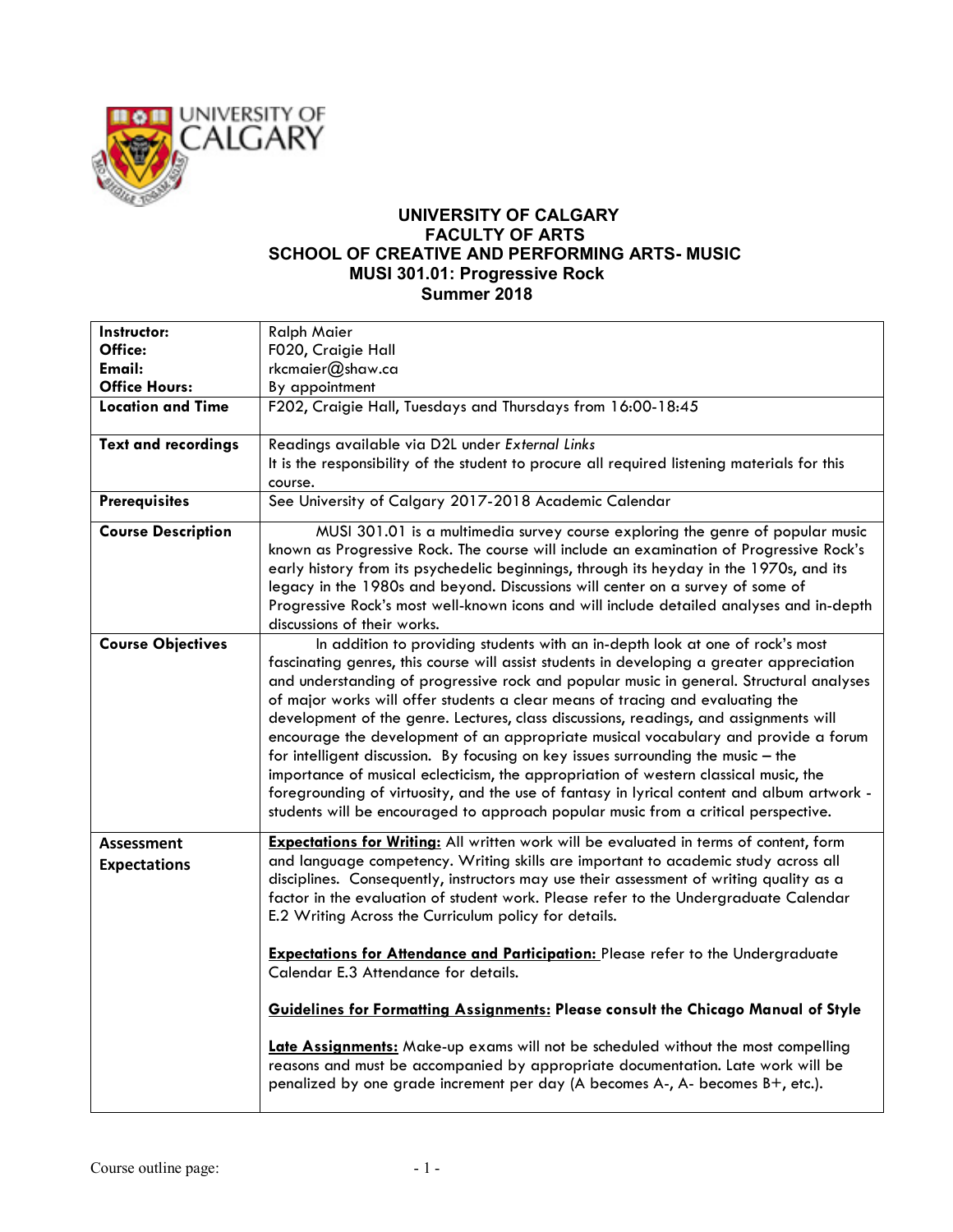|                           |                                                                                                                                                |                                   | Criteria That Must Be Met To Pass: A passing grade will only be awarded where                                                                                                                                                                                                                                                                                                                                         |  |  |
|---------------------------|------------------------------------------------------------------------------------------------------------------------------------------------|-----------------------------------|-----------------------------------------------------------------------------------------------------------------------------------------------------------------------------------------------------------------------------------------------------------------------------------------------------------------------------------------------------------------------------------------------------------------------|--|--|
|                           |                                                                                                                                                |                                   | students convincingly demonstrate a working familiarity of the music, artists, genres,<br>styles and cultures represented in class lectures, course readings and required listening.                                                                                                                                                                                                                                  |  |  |
| Grading scale             |                                                                                                                                                |                                   | For the course as a whole, letter grades should be understood as follows, as outlined in                                                                                                                                                                                                                                                                                                                              |  |  |
|                           |                                                                                                                                                |                                   | the section F.1.1 Undergraduate Grading System of the Undergraduate Calendar for                                                                                                                                                                                                                                                                                                                                      |  |  |
|                           | 2018-2019:                                                                                                                                     |                                   |                                                                                                                                                                                                                                                                                                                                                                                                                       |  |  |
|                           |                                                                                                                                                | Grade<br>Grade   Point  <br>Value | Description                                                                                                                                                                                                                                                                                                                                                                                                           |  |  |
|                           | A+                                                                                                                                             |                                   | 4.00 Outstanding performance                                                                                                                                                                                                                                                                                                                                                                                          |  |  |
|                           | A                                                                                                                                              |                                   | 4.00 Excellent performance                                                                                                                                                                                                                                                                                                                                                                                            |  |  |
|                           | A-                                                                                                                                             |                                   | 3.70 Approaching excellent performance                                                                                                                                                                                                                                                                                                                                                                                |  |  |
|                           | B+                                                                                                                                             |                                   | 3.30 Exceeding good performance                                                                                                                                                                                                                                                                                                                                                                                       |  |  |
|                           | B                                                                                                                                              |                                   | 3.00 Good performance                                                                                                                                                                                                                                                                                                                                                                                                 |  |  |
|                           | B-                                                                                                                                             |                                   | 2.70 Approaching good performance                                                                                                                                                                                                                                                                                                                                                                                     |  |  |
|                           | C+                                                                                                                                             |                                   | 2.30 Exceeding satisfactory performance                                                                                                                                                                                                                                                                                                                                                                               |  |  |
|                           | C                                                                                                                                              |                                   | 2.00 Satisfactory performance                                                                                                                                                                                                                                                                                                                                                                                         |  |  |
|                           | $C-$                                                                                                                                           |                                   | 1.70 Approaching satisfactory performance.                                                                                                                                                                                                                                                                                                                                                                            |  |  |
|                           | $*D+$                                                                                                                                          |                                   | 1.30 Marginal pass. Insufficient preparation for subsequent courses in the same subject                                                                                                                                                                                                                                                                                                                               |  |  |
|                           | *D                                                                                                                                             |                                   | 1.00 Minimal Pass. Insufficient preparation for subsequent courses in the same subject.                                                                                                                                                                                                                                                                                                                               |  |  |
|                           | F                                                                                                                                              | 0.00                              | Failure. Did not meet course requirements.<br>Several Faculties utilize an F grade that does not carry weight in calculating the<br>grade point average. This will be noted in the calendar description as "Not<br>Included in GPA" where applicable.                                                                                                                                                                 |  |  |
|                           | **                                                                                                                                             | 0.00                              | Incomplete. Sufficient work has not been submitted for evaluation, unable to<br>adequately assess. May also be used when a final exam is not submitted.                                                                                                                                                                                                                                                               |  |  |
|                           | <b>CR</b>                                                                                                                                      |                                   | Completed Requirements. Carries no weight in calculating the grade point<br>average. This will be noted in the calendar description as "Not Included in GPA"<br>where applicable                                                                                                                                                                                                                                      |  |  |
|                           | <b>RM</b>                                                                                                                                      |                                   | Remedial Work Required. Utilized by the Cumming School of Medicine (MD<br>program). Carries no weight in calculating the grade point average. This will be<br>noted in the calendar description as "Not Included in GPA" where applicable.                                                                                                                                                                            |  |  |
|                           | Notes:<br>$\bullet$                                                                                                                            |                                   | A grade of "C-" or below may not be sufficient for promotion or graduation, see specific<br>faculty regulations.<br>The number of "D" and "D+" grades acceptable for credit is subject to specific<br>undergraduate faculty promotional policy.                                                                                                                                                                       |  |  |
| Academic<br>accommodation |                                                                                                                                                |                                   | Students seeking an accommodation based on disability or medical concerns should contact<br>Student Accessibility Services (SAS); SAS will process the request and issue letters of<br>accommodation to instructors. For additional information on support services and<br>accommodations for students with disabilities,<br>visit ucalgary.ca/access/accommodations/policy. Students who require an accommodation in |  |  |
|                           | relation to their coursework based on a protected ground other than disability should<br>communicate this need in writing to their Instructor. |                                   |                                                                                                                                                                                                                                                                                                                                                                                                                       |  |  |
|                           |                                                                                                                                                |                                   | The full policy on Student Accommodations is available                                                                                                                                                                                                                                                                                                                                                                |  |  |
|                           |                                                                                                                                                |                                   | at ucalgary.ca/policies/files/policies/student-accommodation-policy.pdf                                                                                                                                                                                                                                                                                                                                               |  |  |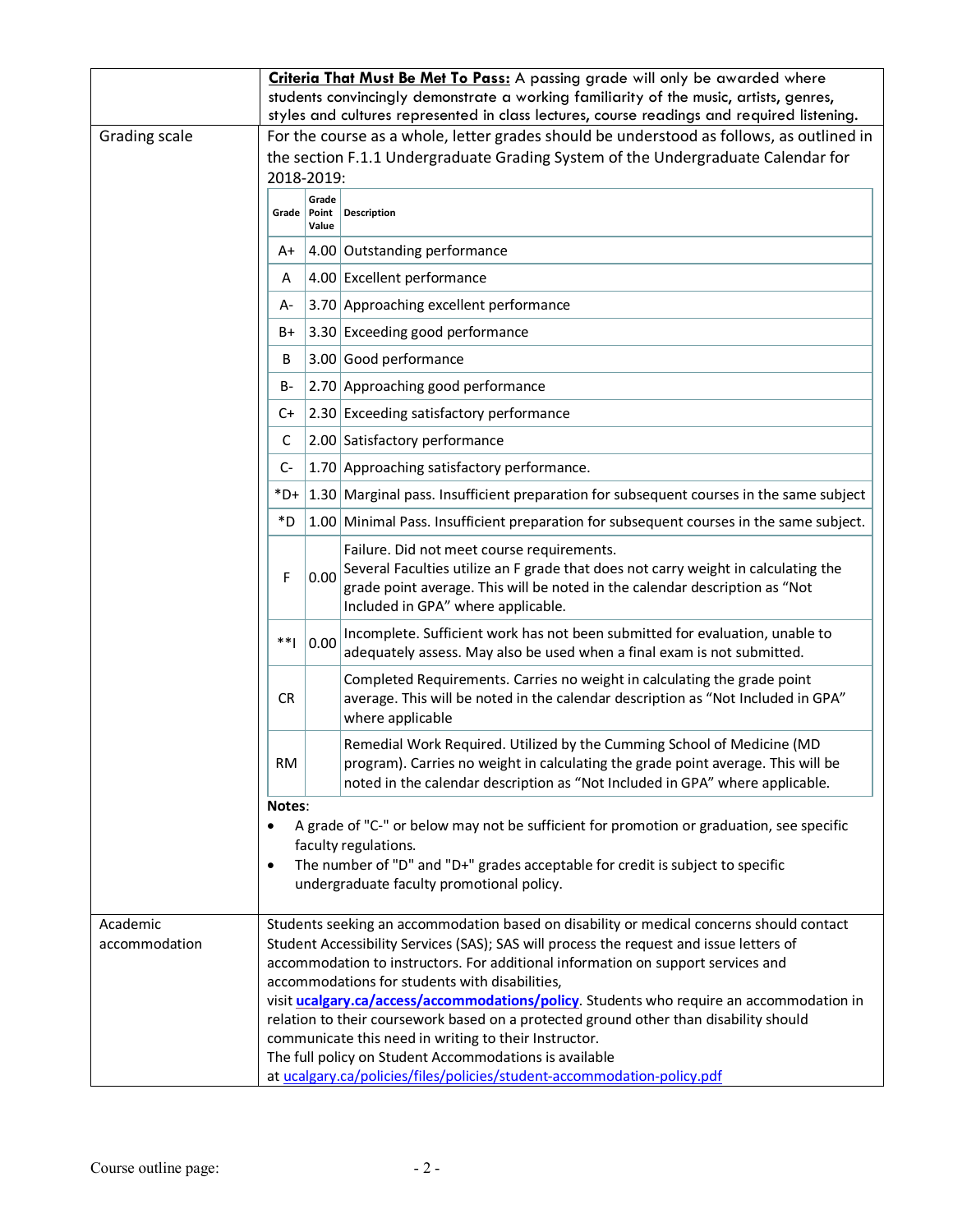| Academic integrity,         | The University of Calgary is committed to the highest standards of academic integrity and            |
|-----------------------------|------------------------------------------------------------------------------------------------------|
| plagiarism                  | honesty. Students are expected to be familiar with these standards regarding academic honesty        |
|                             | and to uphold the policies of the University in this respect. Students are referred to the section   |
|                             | on plagiarism in the University Calendar (ucalgary.ca/pubs/calendar/current/k-5.html) and are        |
|                             | reminded that plagiarism—using any source whatsoever without clearly documenting it—is an            |
|                             | extremely serious academic offence. Consequences include failure on the assignment, failure in       |
|                             |                                                                                                      |
|                             | the course and possibly suspension or expulsion from the university. You must document not           |
|                             | only direct quotations but also paraphrases and ideas where they appear in your text. A              |
|                             | reference list at the end is insufficient by itself. Readers must be able to tell exactly where your |
|                             | words and ideas end and other people's words and ideas begin. This includes assignments              |
|                             | submitted in non-traditional formats such as Web pages or visual media, and material taken           |
|                             | from such sources. Please consult your instructor or the Student Success Centre (TFDL 3rd            |
|                             | Floor) if you have any questions regarding how to document sources.                                  |
| <b>SCPA Librarian</b>       | Marc Stoeckle, MLIS, BA                                                                              |
|                             | Learning & Services Librarian for School of Creative & Performing Arts and School of Languages,      |
|                             | Linguistics, Literatures & Cultures   Libraries & Cultural Resources, University of Calgary          |
|                             | Ph: 403.220.6777, Email: mstoeckle@ucalgary.ca, Office: TFDL 160D                                    |
| Student misconduct          | ucalgary.ca/pubs/calendar/current/k-3.html                                                           |
| <b>FOIP</b>                 | ucalgary.ca/legalservices/foip                                                                       |
| <b>Emergency evacuation</b> | Assembly points for emergencies have been identified across campus. THE PRIMARY ASSEMBLY             |
|                             | POINT FOR CRAIGIE HALL IS THE PROFESSIONAL FACULTIES FOOD COURT.                                     |
|                             | For classes in the Kinesiology buildings, the primary assembly point is in the MacEwan               |
|                             | Student Centre - North Courtyard. The alternate assembly point is in the lobby of the                |
|                             | <b>University Theatres.</b>                                                                          |
|                             | For more information, see the University of Calgary's Emergency Management website:                  |
|                             | ucalgary.ca/emergencyplan/assemblypoints                                                             |
| Internet and electronic     | elearn.ucalgary.ca/category/d2l/                                                                     |
| communication device        | ucalgary.ca/emergencyplan/emergency-instructions/uc-emergency-app                                    |
|                             | The in-class use of computers may be approved by your Instructor. Cell phones and other              |
|                             | electronic communication devices should be silenced or turned off upon entering the                  |
|                             | classroom. If you violate the Instructor's policy regarding the use of electronic communication      |
|                             | devices in the classroom, you may be asked to leave the classroom; repeated abuse may result         |
|                             | in a charge of misconduct. No audio or video recording of any kind is allowed in class without       |
|                             | explicit permission of the Instructor.                                                               |
| Safewalk                    | 220-5333 anytime. ucalgary.ca/security/safewalk                                                      |
| Students' union and         | Student Union: su.ucalgary.ca/about/who-we-are/elected-officials/                                    |
| ombudsperson                | Faculty of Arts reps: arts1@su.ucalgary.ca; arts2@su.ucalgary.ca; arts3@su.ucalgary.ca;              |
| contacts                    | arts4@su.ucalgary.ca                                                                                 |
|                             | Graduate Student's Association: ucalgary.ca/pubs/calendar/grad/current/graduate-students-            |
|                             | association-gsa-grad.html                                                                            |
|                             | Student Ombudsman: ucalgary.ca/ombuds/contact                                                        |
| Midterm and final           | Final examinations may be scheduled at any time during the examination period (June 28-30            |
| examination scheduling      | for Spring 2018 term; Aug. 17-20 for Summer 2018 term); students should therefore avoid              |
|                             | making prior travel, employment, or other commitments for this period. If a student is unable        |
|                             | to write an exam through no fault of his or her own for medical or other valid reasons,              |
|                             | documentation must be provided and an opportunity to write the missed exam may be                    |
|                             | given. Students are encouraged to review all examination policies and procedures:                    |
|                             | ucalgary.ca/registrar/exams/deferred final                                                           |
| Deferrals of                | It is possible to request a deferral of term work or final examinations for reasons of illness,      |
| exams/term work             | accident, family or domestic affliction, or religious obligations. Please check with your advisor if |
|                             | any of these issues make it impossible for you to sit an exam or finish term work by stated          |
|                             | deadlines. ucalgary.ca/registrar/exams/deferred final                                                |
|                             | ucalgary.ca/pubs/calendar/current/g-6.html                                                           |
|                             | ucalgary.ca/pubs/calendar/current/g-7.html                                                           |